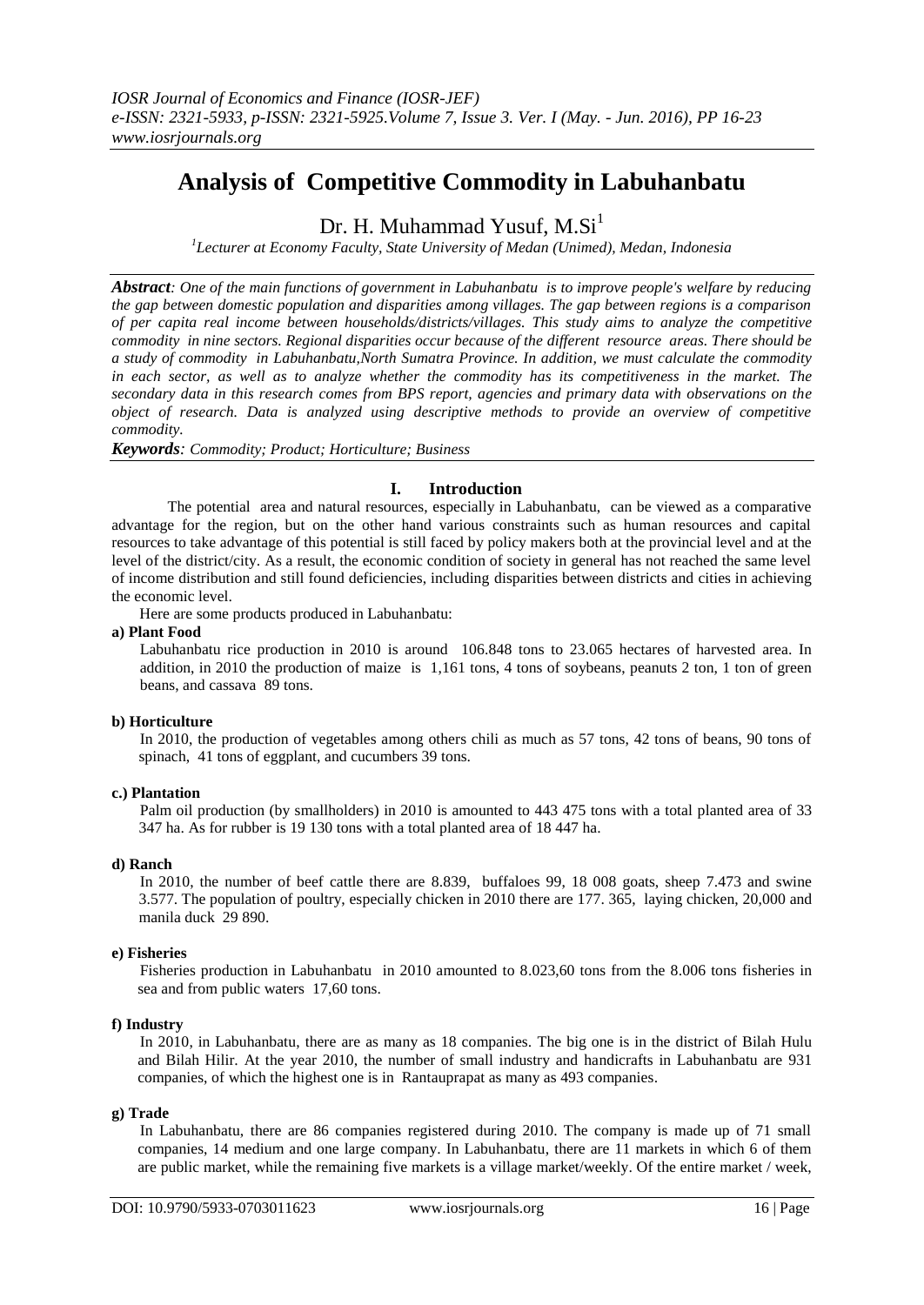the number of traders who sell at markets / weekends as many as 2,290 people. Meanwhile, cooperatives in Labuhanbatu totaled 285 units with a membership of 29,881 people. Village Unit Cooperatives (KUD) is a cooperative with the most members as many as 9.917 people and 19 units of cooperative (KUD).

# **II. Theoretical Review**

## **2.1 Inter-regional Disparities**

Sometimes in the analysis of regional inequalities sometimes, there is a sense of the area known in everyday use. Most researchers in the field of regional economy of thai is difficult to determine the boundaries of an area economically, since many decisive criterion. It needs the concept of a homogeneous (homogeneous region) based on the geography, because this area is homogeneous. This homogeneous principle can be based on the economic characteristics such as the structure of the population, production or consumption patterns which are the same. On the other hand, in determining the area it can be used the concept of regional revenue (export base theory.

In addition, in regional economy widely discussed is the theory of the locations (location theory) and theoretical development centers (growth pole theory), but the focus of the talks is a problem in determining the spatial area (spacial problem). These two concepts are often implemented simultaneously. Pursued the policy that is often inconsistent, because both can be done at the national and regional levels. However, it can be deduced that the difference is merely of the concept would be implemented. This reality is often the case in practice implementation of development, where one side needs economic growth and on the other hand there is the desire to create equitable development. To see how far equitable development across the country, it is often used the following equipment.

#### **2.2 Analysis of Commodity**

To determine the direction and development goals, we have to set out based on the objectives necessary discretion as possible. In that connection, the potential of the area is the principal basis. Speed in solving problems faced by each region in this connection is largely determined by the provincial potential. Therefore, the potential of the area is very varied, the problem of course is different, so that each region should be targeted differently. Many factors determine how much potential differences of each region. The difference will be determined by the resources available in each region.

The simplest way in the regional economy is using coefficients location (location quotient). The location coefficient is obtained through an analysis concluded that the region X is more potential for development of the area Y. Although analysis by the coefficient location still contains many weaknesses. But by looking at the main variables for consideration in this way, it is sufficient as a basis to say, why X developed area, why not area Y.

Location Quotient can be calculated by the following formula:

$$
LQ_{ij} = \frac{Y^{r}i / \sum_{i=1}^{n} Y_r}{\sum_{j=i}^{m} Y^{n}i / \sum_{i=1}^{n} \sum_{j=1}^{m} Y_n}
$$

 $LQ = Index$  measures a sector specialization  $y_i^r$  = Total value added sector i in the district / city  $y<sup>r</sup>$  = Total value added regencies / cities  $y_{i}^{n}$  = Total value added sector i in province  $y<sup>n</sup>$  = total value added in the province

If we use data employment, the LQ formula is:

$$
LQ = \frac{E_i^R / E^R}{E_i^N / E^N}
$$

 $E_i^R$  = the amount of labor in the first sector in the area of R

 $E<sup>R</sup>$  = amount of labor in the area of R

 $E_{i}^{N}$  = number of personnel in the first sector in the reference area of N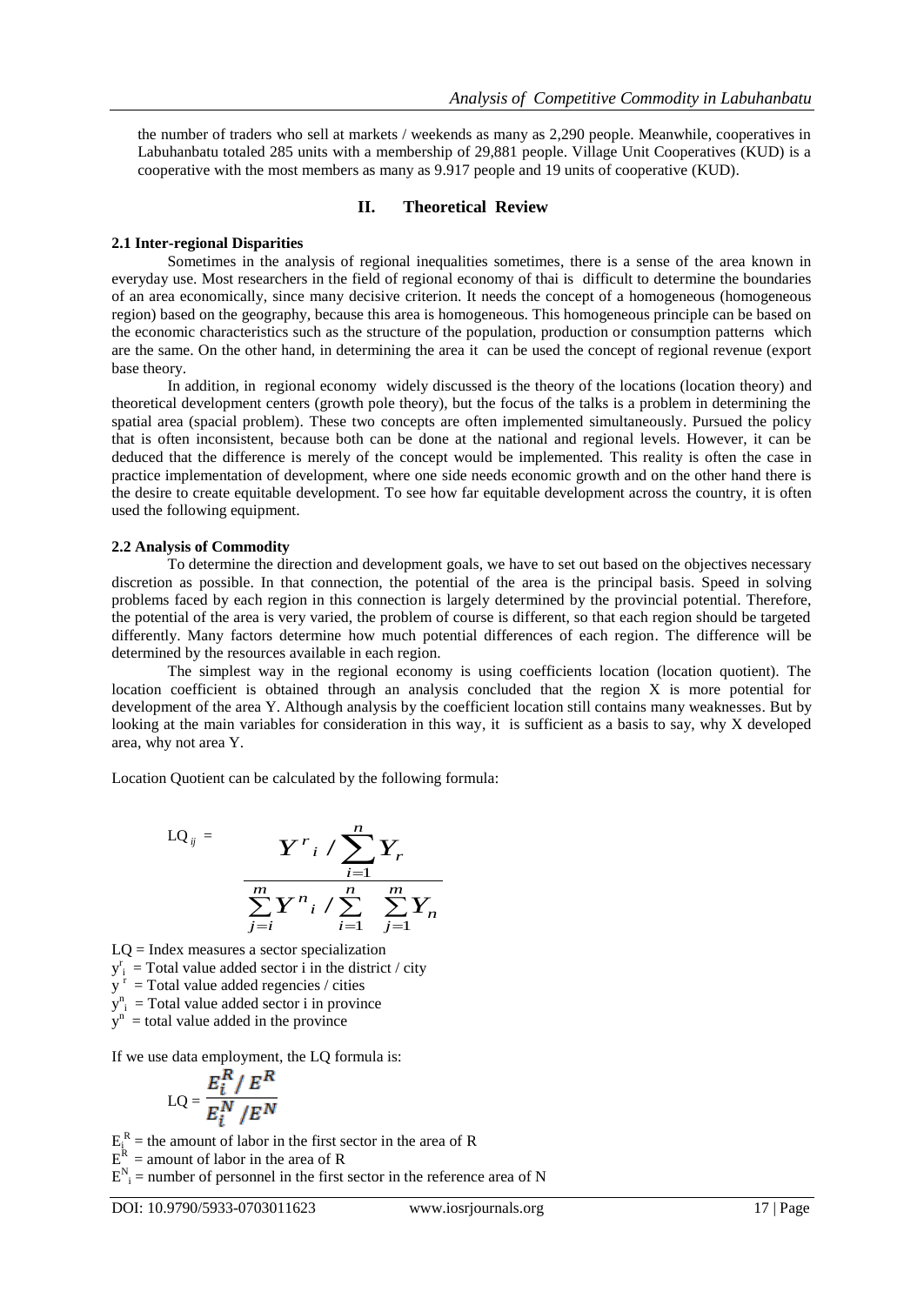$E^N$  = amount of labor in the reference area of N

# **2.3 Concentration Index (CI)**

Tool that is highly correlated with the LQ-called concentration index referring to the ratio between the labor force and population as shown in the following formula:

$$
CI = \frac{E_i^R / P^R}{E_i^N / P^N}
$$

Where P is the number of residents

The difference between LQ and CI that is if all LQ for each sector totaled and then dividing by the number of sectors, then the results will be close to 1, because all the sector as a whole raises the whole employment. For CI is not necessarily true, because the total labor force are not equal in number to the total population, and the proportion between the number of labor force to population can differ between regions observed by the whole country.

#### **2.4 Localization Index (LI)**

Another index used in the model of concentration index (CI) is a localization index (LI). However, LI does not focus on one area, but in one sector and spreading among different regions within a country. Distribution of the labor force in a sector for different areas is compared with its distribution throughout the area "reference variable". For example the total workforce in the manufacturing sector or any sector which is considered to be relevant as a reference variable. Both must be expressed in percent. Then for each area, calculated the difference between the respective percentages.

# **2.5 Revealed Comparative Advantage (RCA)**

Revealed Compatative Advantage (RCA) is a number that indicates the level of the comparative advantage of a specific export commodities of the country compared with the same comodities from all other countries in the world. RCA Score ranges from 0 to positive infinity. Figures RCA is less than 1 means that the commodity exports do not have a comparative advantage. RCA digits equal to 1 indicates that export commodities have a comparative advantage similar to the average of all countries in the world. With RCA numbers greater than 1 meaning that export commodities have a higher comparative advantage as compared to the comparative advantage of other countries. The formula to calculate the RCA are:

$$
RCA = \frac{X_{iN} / X_N}{X_{iW} / X_W}
$$

 $X_{iN}$  = value of commodity exports from country i N  $X_N$  = value of exports of all commodities of the state N  $X_{iW}$  = value of commodity exports from all over the country (world)  $X_N$  = value of all goods from all over the country (world)

#### **2.6 Market Concentration Index**

Figures Market Concentration Index (IKP) is a measure to determine the degree of stability of a commodity export revenues. This analysis measures the magnitude of the impact caused by the disruption of export revenues. A commodity is considered vulnerable if it is dependent or concentrated to one or a few specific markets, due to their relatively small disturbance will greatly affect the volume and value of exports.

IKP formulated as follows:

$$
IKP_i = \sqrt[2]{\sum_{i=1}^{N} \left( \frac{X_{ij}}{X_i} \right)^2}
$$

 $IKP_i$  = concentration index of commodity markets to  $-i$ 

- $X_{ii}$  = exports of commodity i to the destination country j
- $X_i$ = total commodity exports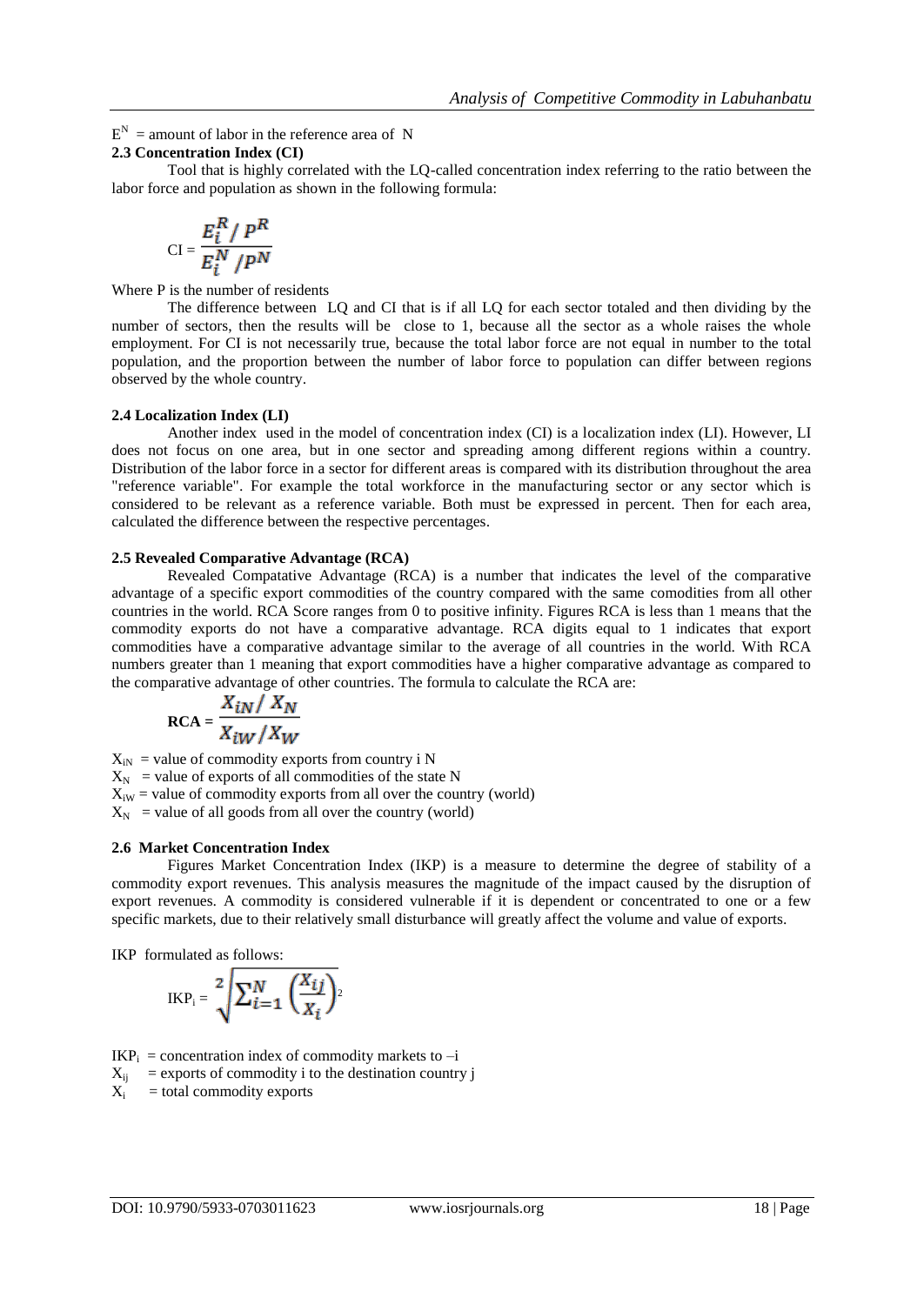## **2.7 Scope of the Study**

This study aims to identify the commodity as well as to see to what extent the competitiveness of the commodity. This research data from secondary data from BPS, agencies and 9 subdistricts in Labuhanbatu regency.

| N <sub>0</sub> | <b>Districts</b>   |
|----------------|--------------------|
|                | <b>Bilah Hulu</b>  |
| $\overline{2}$ | Pangkatan          |
| $\mathcal{R}$  | <b>Bilah Barat</b> |
|                | BilahHilir         |
| 5              | Panai Hulu         |
| 6              | Panai Tengah       |
|                | Panai Hilir        |
| 8              | Rantau Selatan     |
| a              | Rantau Utara       |

The research location is 9 districts in Labuhanbatu regency namely:

#### **2.8 Type and Source of Data**

The data used in this study is data from the Central Statistics Agency (BPS), as well as primary data by observing the research object.

#### **2.9 Data Collection Techniques**

Data obtained from this study does not based on statistics alone, but also of the survey results directly in the field against the respondents in the study site so that the data generated quantitatively and secondary can be supplemented with qualitative data from the analysis of the survey. For the collection of quantitative and qualitative data that, their collection is done by using the following techniques:

- a. Observation (direct observation in the field) the comprehensive review of the autonomous region will be expanded by relying on observation and analysis of researchers.
- b. Study documentation / literature consisting of a variety of literature relating to the needs of the data according to the criteria, indicators and sub-indicators that have been established, such as the data of each district in 2007-2012.
- c. Interview and in-depth analysis by organizational units, namely institutions from 6 districts.
- d. Questionnaire or questionnaires distributed to each respondent.

# **III. Discussion**

# **3.1 Economic Growth in Labuhanbatu**

There are some commodities growth in Labuhanbatu

#### **3.1.a Commodities Based on Business Field**

Gross Regional Domestic Product (GRDP) Labuhanbatu Regency at Current Market Prices (ADHB) in 2010 is amounted 7,610,590.69 million. The manufacturing sector is a major contributor to the role reached 44.18 percent. Followed by the agricultural sector which is amounted to 19.31 percent and the trade, hotels and restaurants 17.26 percent. While other sectors only give a total contribution of 19.25 percent on the economy in Labuhanbatu.

| <b>GRDP Constant Price by Industrial (2009-2012)</b> |              |              |              |              |  |  |  |  |
|------------------------------------------------------|--------------|--------------|--------------|--------------|--|--|--|--|
| Business field                                       | 2009         | 2010         | 2011         | 2012         |  |  |  |  |
| Agriculture                                          | 580.488,25   | 602.351.54   | 636.015,96   | 673.600,43   |  |  |  |  |
| Mining & Quarrying Sector                            | 51.458,38    | 54.298.67    | 57.078.76    | 59.647,31    |  |  |  |  |
| Industry                                             | 1.361.825,23 | 1.430.222.28 | 1.507.908,40 | 1.595.723.04 |  |  |  |  |
| Electricity, Gas, & Water Building                   | 13.476,29    | 14.229.69    | 15.024,89    | 15.504,86    |  |  |  |  |
| Building                                             | 94.375.20    | 100.682.77   | 107.781.61   | 115.039.91   |  |  |  |  |
| Trade, Hotels & Restaurants                          | 542.093,10   | 570.081.36   | 602.423.14   | 640.882,79   |  |  |  |  |
| <b>Transport and Communications</b>                  | 131.554.25   | 139.884.07   | 148.397.68   | 157.192.62   |  |  |  |  |
| Finance, Real Estate, & Business Services            | 48.460.70    | 51.636.08    | 54.885.66    | 59.774.38    |  |  |  |  |
| <b>Other Services</b>                                | 277.969.67   | 298.179.70   | 318.659.95   | 341.463.31   |  |  |  |  |

**Table 1**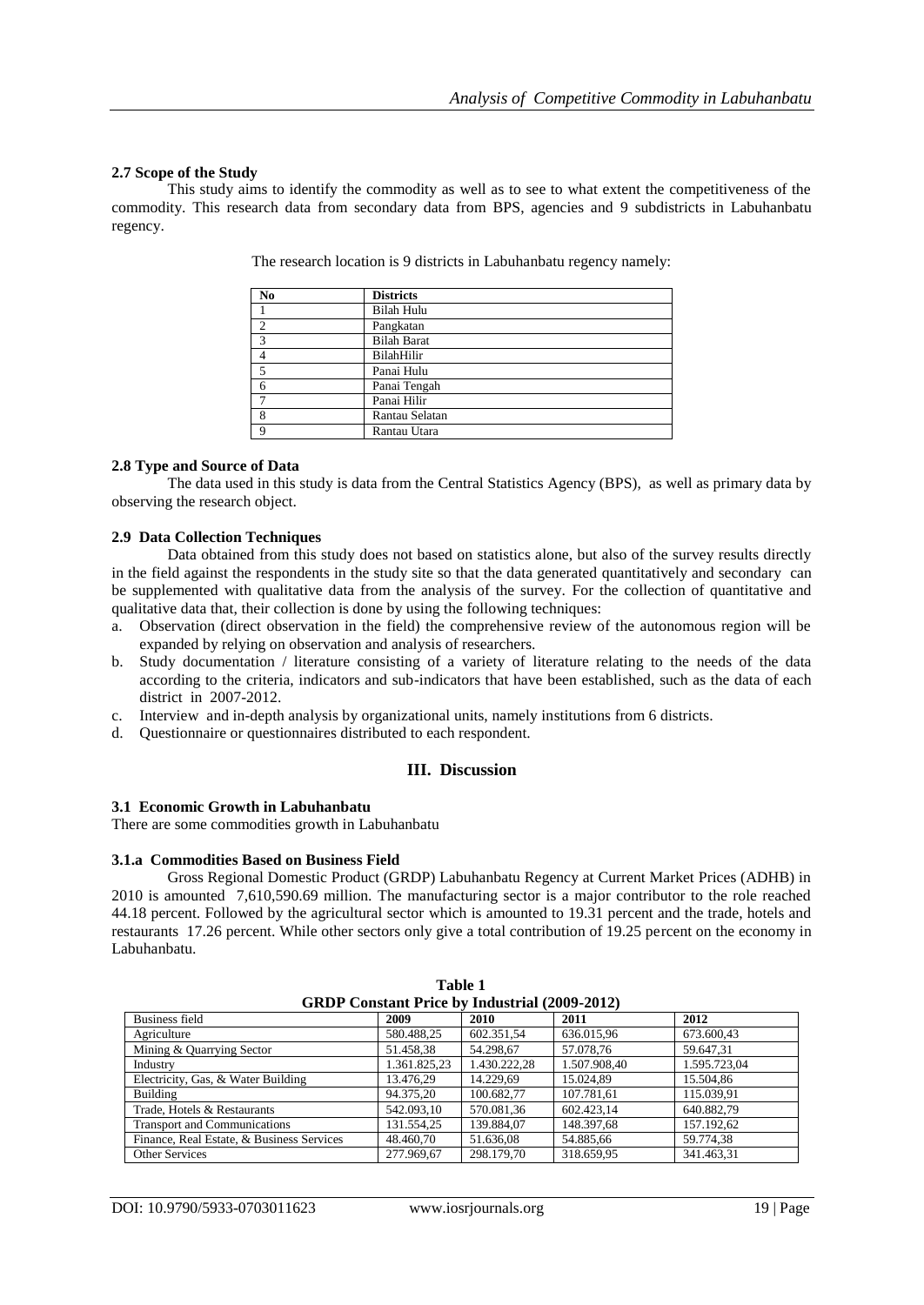To see the economic productivity (ignoring inflation) uses the GRDP Upper Constant Price (ADHK). Based on constant 2000 prices, the GDP Labuhanbatu in 2010 is 3,261,566.16 million. On Constant Prices of 2000, financial services, leasing and services companies experiences the highest growth in the amount of 7.68 percent; followed by the services sector at 7.27 percent; building sector is amounted to 6.68 per cent; transport and communications sector is around 6.33 percent; electricity, gas and water supply by 5.59 percent; The mining and quarrying sector is 5.52 percent; sector of trade, hotels and restaurants is 5.16 percent; processing industry sector by 5.02 percent; as well as the agricultural sector is 3.77 percent. Overall, the economy in Labuhanbatu in 2010 rose by 5.15 percent when compared to 2009. The per capita GRDP Labuhanbatu District 2010 Current Market Prices of 18333.91 thousand rupiah, an increase of 12.39 per cent of 16312.18 thousand rupiah in 2009. While based on 2000 constant prices, GDP per capita in 2010 is 7857.11 rupiah, rises 3.41 percent from the year 2009, which amounted to 7598.30 rupiah

#### **3.1.b The Development of Food Crops in Labuhanbatu (2010-2011)**

Development of food crops in Labuhan Batu regency has increased but there are some other food crops has decreased.

| <b>Description</b> | Year    |         |  |  |  |
|--------------------|---------|---------|--|--|--|
|                    | 2010    | 2011    |  |  |  |
| rice               | 189.871 | 178.855 |  |  |  |
| Maize              | 3.444   | 3.251   |  |  |  |
| Cassava            | 3.169   | 4.112   |  |  |  |
| Sweet potato       | 824     | 1.319   |  |  |  |
| Peanuts            | 99      | 201     |  |  |  |
| Green beans        | 28      | 231     |  |  |  |
| Soy                | 348     | 523     |  |  |  |

**Table 2 The Development of Food Crops in Labuhanbatu (2010-2011)**

Production of paddy in Labuhanbatu in 2011 amounted to 178 885 tonnes, harvested area of 24 424 hectares. While paddy fields have harvested area of 100 hectares with a production of 371 tons. Additionally in 2011 production amounted to 3,251 tonnes decreased from the previous year of 3,444 tons, soybeans amounted to 348 tons, groundnuts amounted to 201 tons, green beans amounted to 231 tons, cassava amounted to 4,112 tons increased from the previous year of 3169 and amounted to 1,319 tons of sweet potatoes has increased from the year 2010 amounted to 824 tons.

#### **3.1.c Plantation Development in Labuhanbatu**

The development of plantation in Labuhanbatu has increased very rapidly, especially palm oil production where the majority of people in Labuhanbatu have oil palm plantations respectively (2010-2011).

| Table 3                                                |          |         |  |  |  |  |  |
|--------------------------------------------------------|----------|---------|--|--|--|--|--|
| The development of plantation in Labuhanbatu 2010-2011 |          |         |  |  |  |  |  |
| Commodity                                              | Year     |         |  |  |  |  |  |
|                                                        | 2010     | 2011    |  |  |  |  |  |
| Rubber                                                 | 19.130   | 19.130  |  |  |  |  |  |
| Coconut                                                | 2.166,85 |         |  |  |  |  |  |
| Palm oil                                               | 443.475  | 443.475 |  |  |  |  |  |
| Coffee                                                 |          |         |  |  |  |  |  |
| Areca nut                                              | 9.02     |         |  |  |  |  |  |
| Cocoa                                                  | 267,43   | 267,43  |  |  |  |  |  |

Palm Oil Production in 2011 443 475 tons with a total planted area of 38026.60 hectares. While the rubber plant of 19 130 tons with a total planted area of 19 847 hectares. While for the cocoa plant amounted to 267.43 tons. For oil production in 2010 amounted to 2166.85, while in 2011 the palm empowerment reduced because many people are turning to plant oil palm and rubber.

## **3.1.d The Development of Animal Husbandry Livestock in Labuhanbatu**

The development of animal husbandry livestock in Labuhanbatu has increased annually, especially for the kind of birds increase every year which can be seen in table 4. below:

**Tabel 4**

# **The Development of Animal Husbandry Livestock in Labuhanbatu**

| Commodity      | Tahun  |                    |
|----------------|--------|--------------------|
|                | 2010   | 2011               |
| <b>Thicken</b> | 84.846 | 15.572<br>11.7.712 |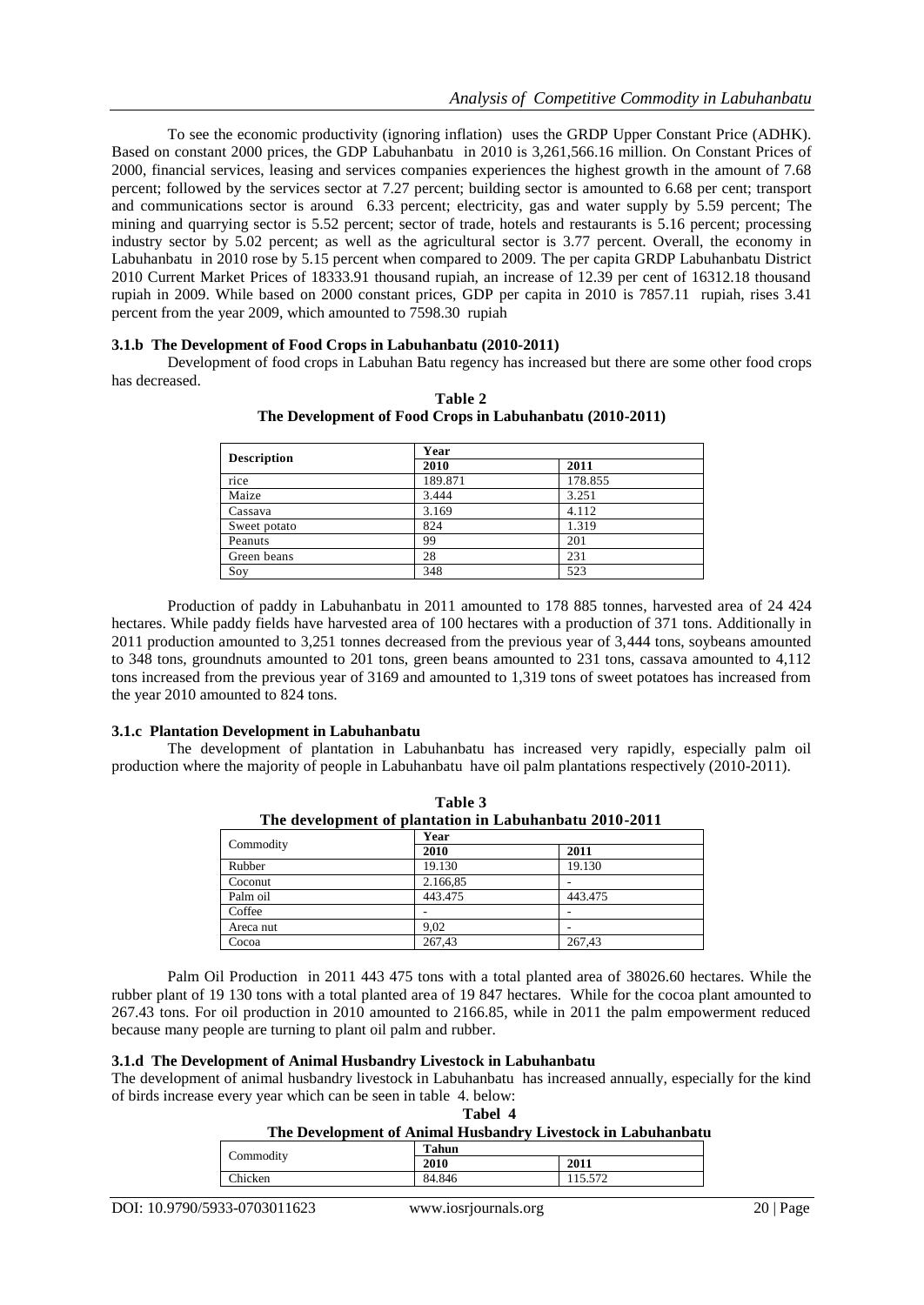| Laying Chicken         | 2.023.233       | 2.363.409 |
|------------------------|-----------------|-----------|
| <b>Broiler Chicken</b> |                 |           |
| Duck                   | 5152<br>ن و 1 و | 9.899     |

As for for the type of livestock, in 2010, the number of beef cattle were 8839, l 99 buffaloes, 18 008 goats, sheep 7473l and swine 3577. The population of poultry, especially chicken in 2010 were 177.365, laying chicken, 20,000 and duck 29 890.

# **3.1.e Fisheries Development in Labuhanbatu**

Fisheries development in Labuhanbatuhas increased, especially for the type of fish which can be seen in fish production in 2010 amounted to 3.603.00 tons, while in 2011 has increased to 3873.00 and can be seen in table 5. below:.

| Fisheries Development in Labuhanbatu 2010-2011 |         |         |  |  |  |  |  |  |
|------------------------------------------------|---------|---------|--|--|--|--|--|--|
| <b>Commodity</b>                               | Year    |         |  |  |  |  |  |  |
|                                                | 2010    | 2011    |  |  |  |  |  |  |
| Fish                                           | 3603,10 | 3873,08 |  |  |  |  |  |  |
| Anchovy                                        | 2599,00 | 2165,10 |  |  |  |  |  |  |
| Shrimp                                         | 1770,00 | 1891,00 |  |  |  |  |  |  |
| Shell                                          | 47.00   | 83,30   |  |  |  |  |  |  |
| Calamari                                       | 19,00   | 85,60   |  |  |  |  |  |  |
| Cutlefish                                      | 15,00   | 89,80   |  |  |  |  |  |  |
| Crab                                           | 29,00   | 31,70   |  |  |  |  |  |  |
| Small Crab                                     | 26,00   | 33,40   |  |  |  |  |  |  |

**Table 5**

#### **3.2 Analysis of Commodity (Location quetion)**

LQ calculation is a calculation to determine the commodity/sector or non-base basis. The basic sector is the sector that has LQ greater than one that is a driving sector of the economy of a region. For those who have the basic sector of regions would specialize o be exported to other regions. The tables below is the values of the average LQ Sector Food Crops, Agricultural Sector, Sector Livestock and Fisheries Sector in Labuhanbatu during the two years 2010-2011.

| Table 6        |                |         |         |  |  |  |  |  |
|----------------|----------------|---------|---------|--|--|--|--|--|
| N <sub>0</sub> | Kinds of plant | LO 2010 | LO 2011 |  |  |  |  |  |
|                | Paddy          | 0.12    | 1.14    |  |  |  |  |  |
| $\gamma$       | Corn/Maize     | 0,00    | 0.04    |  |  |  |  |  |
| $\mathbf{a}$   | Cassava        | 0.11    | 0.00    |  |  |  |  |  |
|                | Sweet potatoes | 0.02    |         |  |  |  |  |  |
|                | Peanut         | 0.05    | 0.00    |  |  |  |  |  |

From the above table it can be seen food crops subsector types of rice have LQ of 1.14 in 2011, which means  $LQ>1$  shows the comparative superiority or surplus. While other plants type  $LQ < 1$  does not show the comparative advantage or deficit.

**Tabel 7**

|                | Tabel 7                                 |         |         |  |  |  |  |  |  |  |
|----------------|-----------------------------------------|---------|---------|--|--|--|--|--|--|--|
|                | LQ of Subsector in plantation 2010-2011 |         |         |  |  |  |  |  |  |  |
| N <sub>0</sub> | <b>Kind of Plantation</b>               | LO 2010 | LO 2011 |  |  |  |  |  |  |  |
| 1              | Rubber                                  | 2.62    | 2.50    |  |  |  |  |  |  |  |
| $\overline{2}$ | Coconut                                 | 0.06    |         |  |  |  |  |  |  |  |
| 3              | Palm oil                                | 14.42   | 2.99    |  |  |  |  |  |  |  |
| $\overline{4}$ | Coffee                                  |         |         |  |  |  |  |  |  |  |
| $\overline{5}$ | Areca nut                               | 0.11    |         |  |  |  |  |  |  |  |
| 6              | Cocoa                                   | 0.26    | 0,23    |  |  |  |  |  |  |  |

From the table above, it can be seen that rubber plants species plantation subsector has LQ of 2.50, plant oil palm has LQ of 2.99 in 2011, which means LQ> 1 shows the comparative excellence in the sub sectors or the surplus. While other types of plants that have LQ <1 does not show the comparative advantage or deficit.

|                   | <b>Tabel 8</b>         |         |         |  |  |  |  |  |  |
|-------------------|------------------------|---------|---------|--|--|--|--|--|--|
| N <sub>0</sub>    | <b>Type of Poultry</b> | LO 2010 | LO 2011 |  |  |  |  |  |  |
|                   | Chicken                | 2.25    | 2.33    |  |  |  |  |  |  |
| ↑                 | Laying chicken         | 0.11    | 0.12    |  |  |  |  |  |  |
| $\mathbf{\Omega}$ | Broiler chicken        | 0,09    | 0.09    |  |  |  |  |  |  |
|                   | Duck                   | 1.30    | .34     |  |  |  |  |  |  |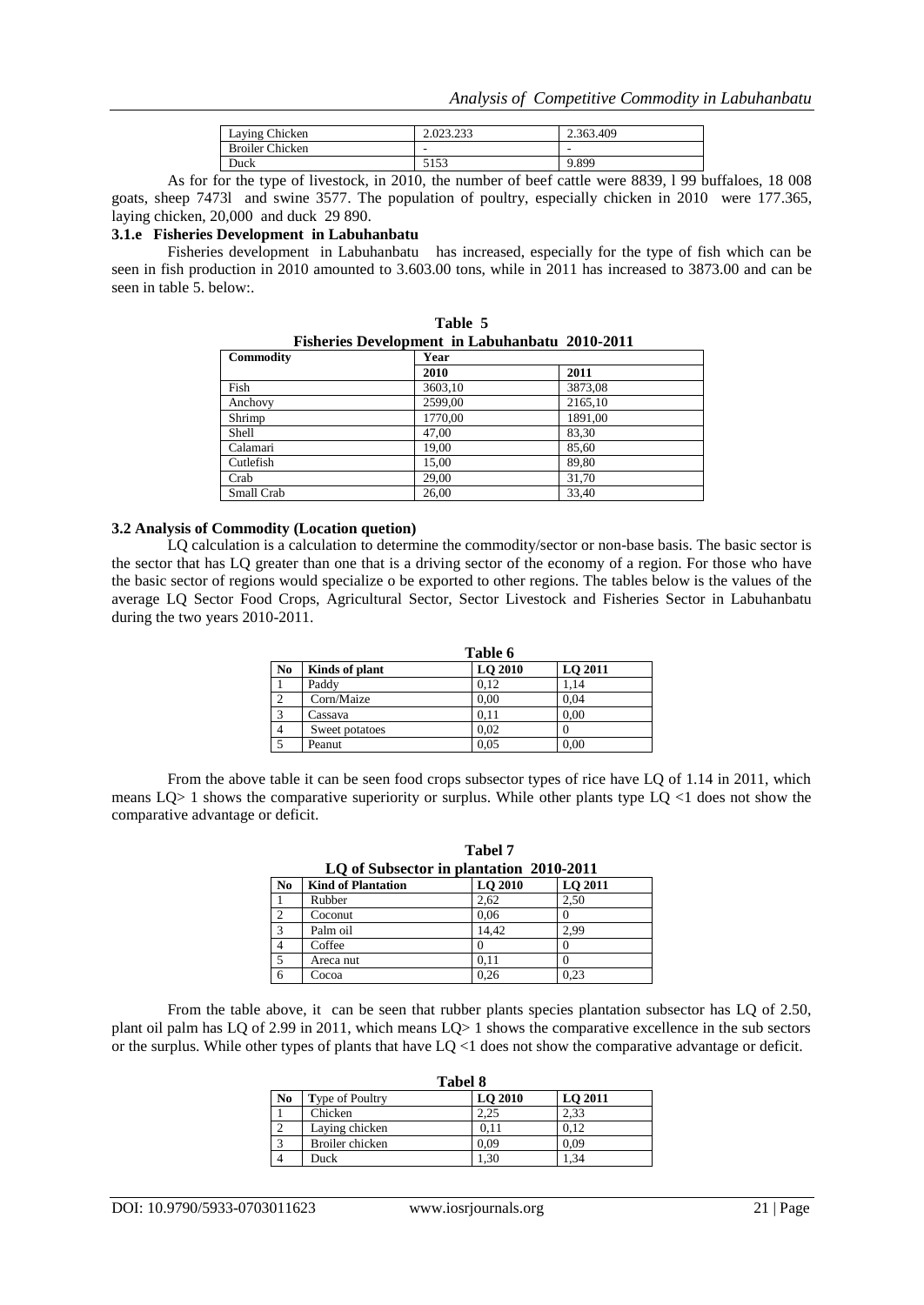From the above table it can be seen Subsector Livestock breeds of chickens LQ of 2.33 and breeds have LQ by 1.34 in 2011, which means LQ> 1 shows the comparative excellence in the sub sectors or the surplus. While others have a type of poultry  $LQ \leq 1$  does not show the comparative advantage or deficit.

|                | 1 avel 7          |         |         |  |  |  |  |  |  |
|----------------|-------------------|---------|---------|--|--|--|--|--|--|
| N <sub>0</sub> | Type of Livestock | LO 2010 | LQ 2011 |  |  |  |  |  |  |
|                | Dairy cows        |         | O       |  |  |  |  |  |  |
| $\overline{2}$ | Beef              | 0,86    | 0,89    |  |  |  |  |  |  |
| 3              | <b>Buffalo</b>    | 0.10    | 0.10    |  |  |  |  |  |  |
|                | Horse             |         |         |  |  |  |  |  |  |
| 5              | Goat              | 1,49    | 1,54    |  |  |  |  |  |  |
| 6              | Sheep             | 0,89    | 0,94    |  |  |  |  |  |  |
|                | Pork              | 0,32    | 0,33    |  |  |  |  |  |  |

**Tabel 9**

From the above table it can be seen that subsector livestock breed of cattle goat LQ of 1.54 in 2011, which means LQ> 1 shows the comparative excellence or surplus. While others have a type of goat LQ <1 does not show the comparative advantage or deficit.

## **3.2.1 Analysis of the Agricultural Sector Commodity for Each Subdistrict in Labuhanbatu**

The leading sectors in Labuhanbatu regency is plantation. Each districts in Labuhanbatu average is LQ> 1 in particular oil crops and rubber, because the majority of people in Labuhanbatu regency produce oil palm plantations:

| N <sub>0</sub>  | <b>Districts</b>   | <b>Rubber</b> |      | Coconut |          | Palm oil |      | Coffee         |          | Areca nut |              | Cocoa |      |
|-----------------|--------------------|---------------|------|---------|----------|----------|------|----------------|----------|-----------|--------------|-------|------|
|                 | Year               | 2010          | 2011 | 2010    | 2011     | 2010     | 2011 | 2010           | 2011     | 2010      | 2011         | 2010  | 2011 |
| $\overline{1}$  | Bilah Hulu         | 3,54          | 3.54 | 0.03    | $\Omega$ | 1,21     | 1,21 | $\Omega$       | $\Omega$ | 0         | 0            | 2.86  | 2,86 |
| 2               | Pangkatan          | 0,66          | 0.66 | 0.02    | $\Omega$ | 1,93     | 1,93 | $\Omega$       | $\Omega$ | $\Omega$  | O            | 0.25  | 0,25 |
| 3               | <b>Bilah Barat</b> | 2,30          | 2.30 | 0.02    | $\theta$ | 1.76     | 1.76 | $\Omega$       | $\Omega$ | $\theta$  | 0            | 1.45  | 1.45 |
| $\overline{4}$  | Bilah Hilir        | 0.48          | 0.48 | 1,91    | $\Omega$ | 1.40     | 1,40 | $\Omega$       | $\theta$ | $\Omega$  | 0            | 0.40  | 0,42 |
| 5               | Panai Hulu         | 0.20          | 0.20 | 1.35    | $\Omega$ | 0.60     | 0.60 | $\theta$       | $\theta$ | $\theta$  | $\Omega$     | 0.74  | 0,74 |
| 6               | Panai Tengah       | 0,15          | 0.15 | 1.66    | $\Omega$ | 0.79     | 0.79 | $\Omega$       | $\Omega$ | 9         | $\Omega$     | 0.49  | 0,49 |
| $7\phantom{.0}$ | Panai Hilir        | 0.24          | 0.24 | 3,81    | $\Omega$ | 0.59     | 0.59 | $\Omega$       | $\Omega$ | $\Omega$  | 0            | 2.75  | 2,75 |
| 8               | Rantau Selatan     | 0.38          | 0.38 | 0.11    | $\Omega$ | 0,24     | 0,24 | $\theta$       | $\theta$ | $\Omega$  | $\mathbf{0}$ | 0.01  | 0,01 |
| 9               | Rantau Utara       | 1.42          | 1.42 | 0,04    | $\Omega$ | 0.44     | 0,44 | $\overline{0}$ | $\Omega$ | $\theta$  |              | 0.02  | 0,02 |

**3.2.2 Analysis of Sub-Sector Commodity in Livestock and Fowl in 2010-2011**

# **Table. 10 Analysis of Sub-Sector Commodity in Livestock and Fowl in 2010-2011**

| No             | <b>Districts</b>   | <b>Chicken</b> |      |      | Lying chicken | <b>Broiler chicken</b> |      | <b>Duck</b> |      |  |
|----------------|--------------------|----------------|------|------|---------------|------------------------|------|-------------|------|--|
|                |                    | 2010           | 2011 | 2010 | 2011          | 2010                   | 2011 | 2010        | 2011 |  |
|                | Bilah Hulu         | 0,76           | 1,35 | 0,88 | 2,5           | $\Omega$               | 0.80 | 1,11        | 2,5  |  |
| $\overline{2}$ | Pangkatan          | 0.25           | 0.53 | 0.19 | 0.49          | $\Omega$               | 0.19 | 0.70        | 0.49 |  |
| 3              | <b>Bilah Barat</b> | 0.45           | 1,30 | 0.36 |               | $\theta$               | 0.35 | 0.70        |      |  |
| 4              | <b>Bilah Hilir</b> | 0.51           | 1.63 | 0.62 | 2,1           | $\theta$               | 0.74 | 1.28        | 2,1  |  |
| 5              | Panai Hulu         | 0.52           | 0.78 | 0.63 | 1.94          | $\theta$               | 0.93 | 1.35        | 1,94 |  |
| 6              | Panai Tengah       | 0.35           | 0,92 | 0.32 | 1.80          | $\theta$               | 0.22 | 1.26        | 1,80 |  |
| 7              | Panai Hilir        | 0.77           | 0.87 | 0,23 | 1.75          | $\Omega$               | 0,34 | 0,70        | 1,75 |  |
| 8              | Rantau Selatan     | 0.17           | 0.39 | 0.17 | 0.37          | $\Omega$               | 1.06 | 0.52        | 0,37 |  |
| $\mathbf{Q}$   | Rantau Utara       | 5,08           | 1,97 | 4.62 | 0.64          | $\Omega$               | 4,3  | 0.91        | 0.64 |  |

# **3.2.3 Analysis of Commodity Subsector Livestock and Poultry type 2010 – 2011**

| Table. 11                                                                 |  |
|---------------------------------------------------------------------------|--|
| Analysis of Subsector Commodity in Livestock and Poultry type 2010 – 2011 |  |

| N <sub>0</sub> | <b>Districts</b>   | Cattle<br>Dairy |      | <b>Beef Cattle</b> |      | <b>Buffalo</b> |      | Horse |     | Goat |      | <b>Sheep</b> |      | Pork |      |
|----------------|--------------------|-----------------|------|--------------------|------|----------------|------|-------|-----|------|------|--------------|------|------|------|
|                |                    | 2010            | 2011 | 2010               | 2011 | 2010           | 2011 | 2010  | 201 | 2010 | 2011 | 2010         | 2011 | 2010 | 2011 |
|                | Bilah Hulu         |                 |      | 0.7                | 0.00 | 0              |      |       |     |      | 0.03 | 0.25         | 0.08 |      | 0.02 |
|                | Pangkatan          |                 |      | 0.2                | 0.01 |                | 0.05 |       |     | 0.1  | 0.02 | 0.3          | 0.02 | 0.3  | 0.03 |
|                | <b>Bilah Barat</b> |                 |      | 0.4                | 0.02 | $\Omega$       | 0.08 |       |     | 0.1  | 0.04 | 0.3          | 0.05 | 0.3  | 0.01 |
|                | Bilah Hilir        |                 |      | 0.4                | 0.00 |                |      |       |     | 0.1  | 0.04 | 0.3          | 0.05 | 0.6  | 0.02 |
|                | Panai Hulu         |                 |      | 0.4                | 0.01 |                | 0.03 |       |     |      | 0.02 | 0.3          | 0.02 | 0.3  | 0.00 |